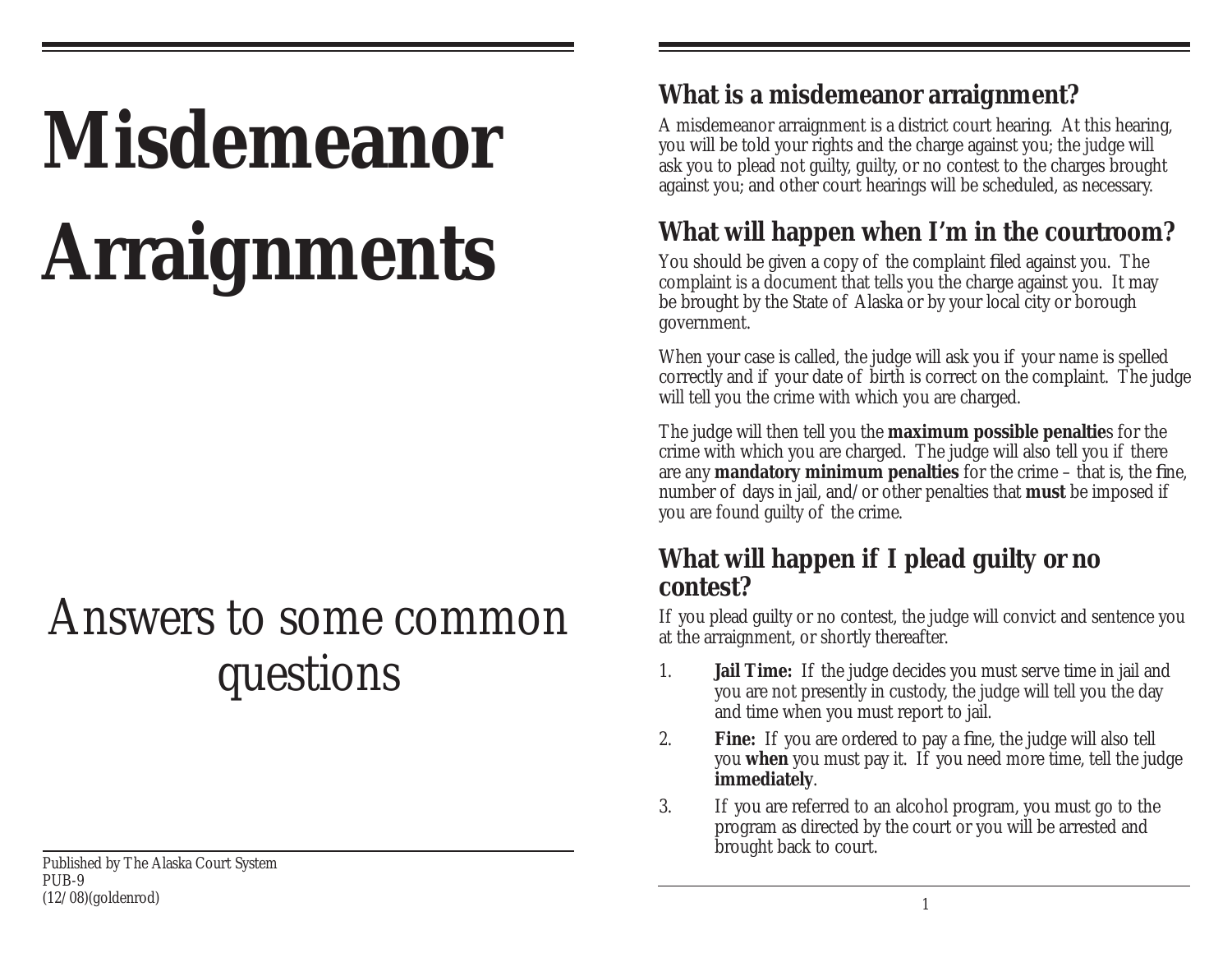- 4. For certain driving offenses, your driver's license may be revoked.
- 5. You may be required to make restitution, that is, pay for any damage you caused and/or do community service.

# **What if I missed my arraignment?**

Call the court immediately and make arrangements to come to court immediately. There may have been a bench warrant issued for your arrest when you did not show up.

# **What are my rights?**

Your rights are very important to you. If you do not understand the rights that the judge explains, tell the judge when you case is called.

- 1. **Silence:** You have a right to not say anything. You do not have to make any statements or answer any questions. Any statements you make may be used against you.
- 2. **Lawyer:** You have a right to have a lawyer help you with your case. A lawyer is a person who has studied the laws of Alaska and has passed a test to show that he or she understands these laws.

If you want a lawyer but cannot afford to hire one, you have the right to a court appointed lawyer. If the court appoints a lawyer for you, you will be required to repay part of the cost of the lawyer if you are convicted.

If a lawyer represents you, he or she will talk with you about the facts of your case, in private. Your lawyer is not allowed to tell anyone else what you say about your case unless you want him or her to do so.

Your lawyer will come to court with you and speak on your behalf. Your lawyer may negotiate with the prosecutor regarding the charges or sentence.

Your lawyer will examine the charges that have been brought against you to see if they are in proper form. Because your lawyer has been trained in the law, he or she might see some mistakes that you might not see in the legal papers, which have been filed against you. Your lawyer will prepare and file legal papers for you.

- 3. **Presumption of innocence:** You are considered innocent unless you are proven guilty beyond a reasonable doubt at trial, or unless you plead guilty or no contest to the charges against you.
- 4. **Trial:** You have a right to have a trial. A trial is a hearing at which it is decided if you are guilty or not guilty.

If you decided to have a trial, you can have a **jury trial** or a trial before a **judge** without a jury. At a trial, you have the right to listen to and look at the people who testify against you and you can ask them questions about what they say.

You have the right to call your own witnesses at trial to give your side of the story. If they won't come voluntarily, the court can prepare a legal paper called a subpoena, which requires your witnesses to come to your trial. You can either testify or stay silent at trial. The fact that you stay silent and don't speak cannot be used against you.

You also have the right to a speedy trial, which means that your trial must be held within 120 days from the date you were served with the charging document. However, if you or your lawyer causes a delay in your trial, your case can still go to trial after 120 days have passed.

5. **Release before trial**: If you plead not guilty and ask for a trial, you will not necessarily have to stay in jail until your trial is held. You may be released on your own recognizance, that is, on the basis of your promise to come back to court for your future court appearances or upon a reasonable bail while waiting for a trial.

### **What are the pleas?**

You can choose a plea of not guilty, guilty, or no contest to the charges against you.

- 1. **Not guilty:** This plea can mean any one of the following four things:
	- a. You did not do what you are charged with doing, **or**
	- b. You want to raise a legal defense or excuse to the charge against you, **or**